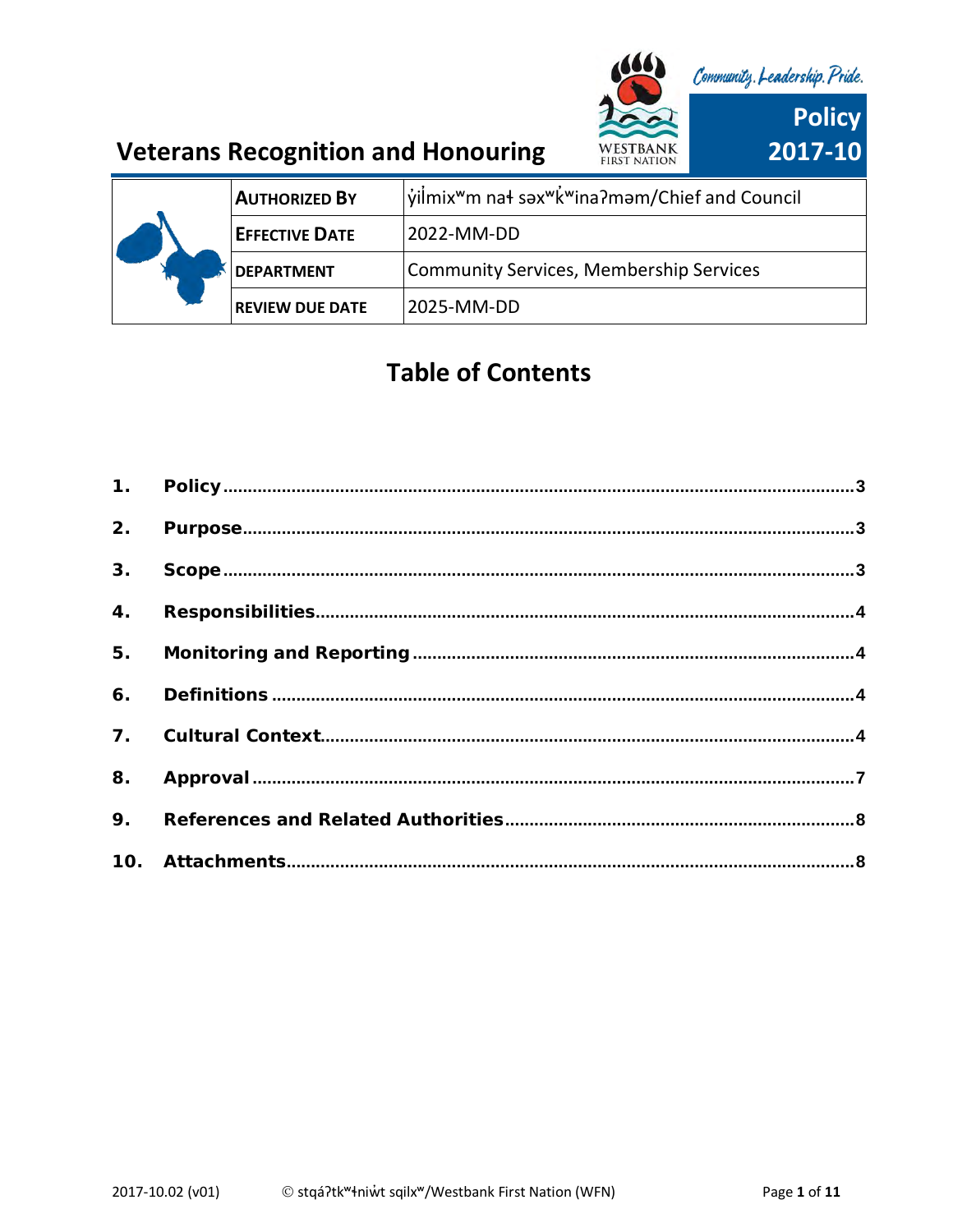

| <b>Revision History</b>                         |                                 |                                                                                                                                                                                                                                                                                                                                                                                                                                                                                                                                                                                                                                                                   |               |  |
|-------------------------------------------------|---------------------------------|-------------------------------------------------------------------------------------------------------------------------------------------------------------------------------------------------------------------------------------------------------------------------------------------------------------------------------------------------------------------------------------------------------------------------------------------------------------------------------------------------------------------------------------------------------------------------------------------------------------------------------------------------------------------|---------------|--|
| <b>Entry ID</b><br><b>Total Number of Pages</b> |                                 |                                                                                                                                                                                                                                                                                                                                                                                                                                                                                                                                                                                                                                                                   |               |  |
| <b>Date</b>                                     | <b>Revision</b>                 | <b>Changes</b>                                                                                                                                                                                                                                                                                                                                                                                                                                                                                                                                                                                                                                                    |               |  |
| 2018-08-13                                      | 2017-10.01                      | Approved by Council Resolution #180813-13 and signed by the<br>Director of Operations on August 13, 2018.                                                                                                                                                                                                                                                                                                                                                                                                                                                                                                                                                         |               |  |
| <b>Date</b>                                     | <b>Version</b>                  | <b>Changes</b>                                                                                                                                                                                                                                                                                                                                                                                                                                                                                                                                                                                                                                                    | <b>Author</b> |  |
| 2022-01-24                                      | Revision<br>2017-10.02<br>(v01) | Shortened title, reworded Policy statement to better<br>reflect wording from the Community Plan (p19),<br>removed requirement for MSM to provide budget<br>recommendations as that is already a part of the<br>regular budgeting process, in def'n of Community<br>Member, removed "resident of Westbank Lands",<br>and "Members" as unnecessary, content transferred<br>to updated Policy template, added cultural context<br>taken from the Community Plan (pp.20 and 32) and<br>nsyilxcen added throughout, added requirement on<br>application for explanation of how WFN Community<br>Members contribute to WFN community, updated<br>branding on Appendices | L. Bowen      |  |
|                                                 |                                 |                                                                                                                                                                                                                                                                                                                                                                                                                                                                                                                                                                                                                                                                   |               |  |
|                                                 |                                 |                                                                                                                                                                                                                                                                                                                                                                                                                                                                                                                                                                                                                                                                   |               |  |
|                                                 |                                 |                                                                                                                                                                                                                                                                                                                                                                                                                                                                                                                                                                                                                                                                   |               |  |
|                                                 |                                 |                                                                                                                                                                                                                                                                                                                                                                                                                                                                                                                                                                                                                                                                   |               |  |
|                                                 |                                 |                                                                                                                                                                                                                                                                                                                                                                                                                                                                                                                                                                                                                                                                   |               |  |
|                                                 |                                 |                                                                                                                                                                                                                                                                                                                                                                                                                                                                                                                                                                                                                                                                   |               |  |
|                                                 |                                 |                                                                                                                                                                                                                                                                                                                                                                                                                                                                                                                                                                                                                                                                   |               |  |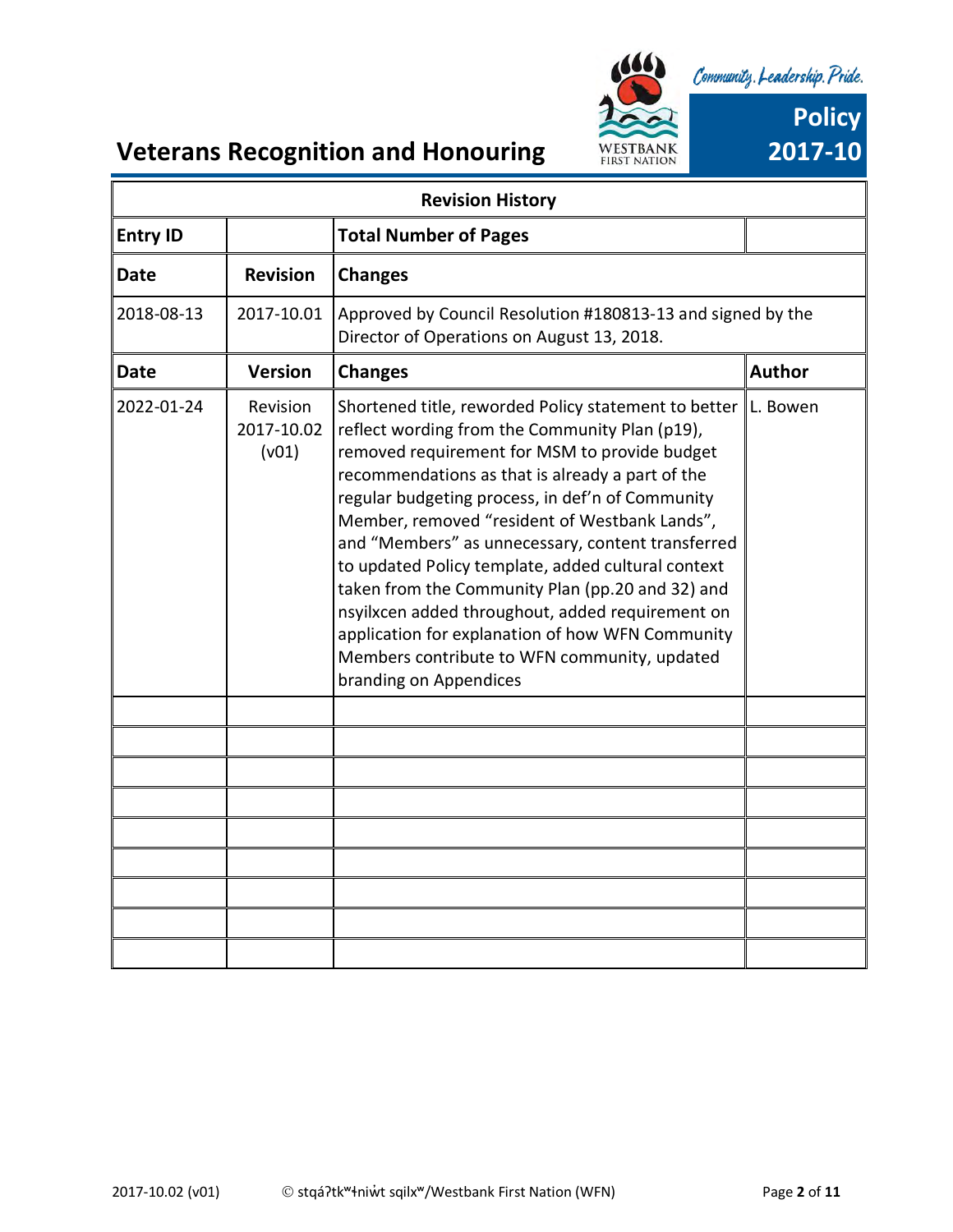



### <span id="page-2-0"></span>**1. Policy**

Selflessness, self-sacrifice, leadership, and giving are not only syilx values, but they are also a key part of healthy living. We are all dependent on each other's willingness to sacrifice for the good of others. In light of this, stqá?tk<sup>w</sup>łniŵt sqilxʷ/Westbank First Nation (WFN) wishes to recognize and honour WFN Community Members who have honourably served with Canada's armed forces, or other military forces allied with Canada.

### <span id="page-2-1"></span>**2. Purpose**

The purpose of this Policy is to outline the eligibility criteria and process for the placement of a Veteran recognition and honouring plaque (Veteran Plaque) on WFN's Veterans' Wall.

### <span id="page-2-2"></span>**3. Scope**

This Policy applies to yılmix<sup>w</sup>m na \*səx<sup>w</sup>k<sup>w</sup>ina?məm/Council, Members, WFN Community Members, and səxʷk̓ʷulm̓ /Workers responsible for administering this Policy.

- **a)** Those eligible to have a Veteran Plaque placed on WFN's Veterans' Wall include WFN Members or WFN Community Members who have honourably served in combat, peacekeeping assignments, or other military action in;
	- **i.** Canada's Allied Armed Forces,
	- **ii.** The United States of America's Allied Armed Forces; or
	- **iii.** Any other military or paramilitary forces allied with Canada

(Allied Forces).

**b)** Requests for consideration for the placement of a Veteran Plaque must be made through the submission of a completed Application for Veteran Recognition and Honouring Plaque (Appendix A) to Membership Services, and may be submitted by the Veteran themselves, or a family member.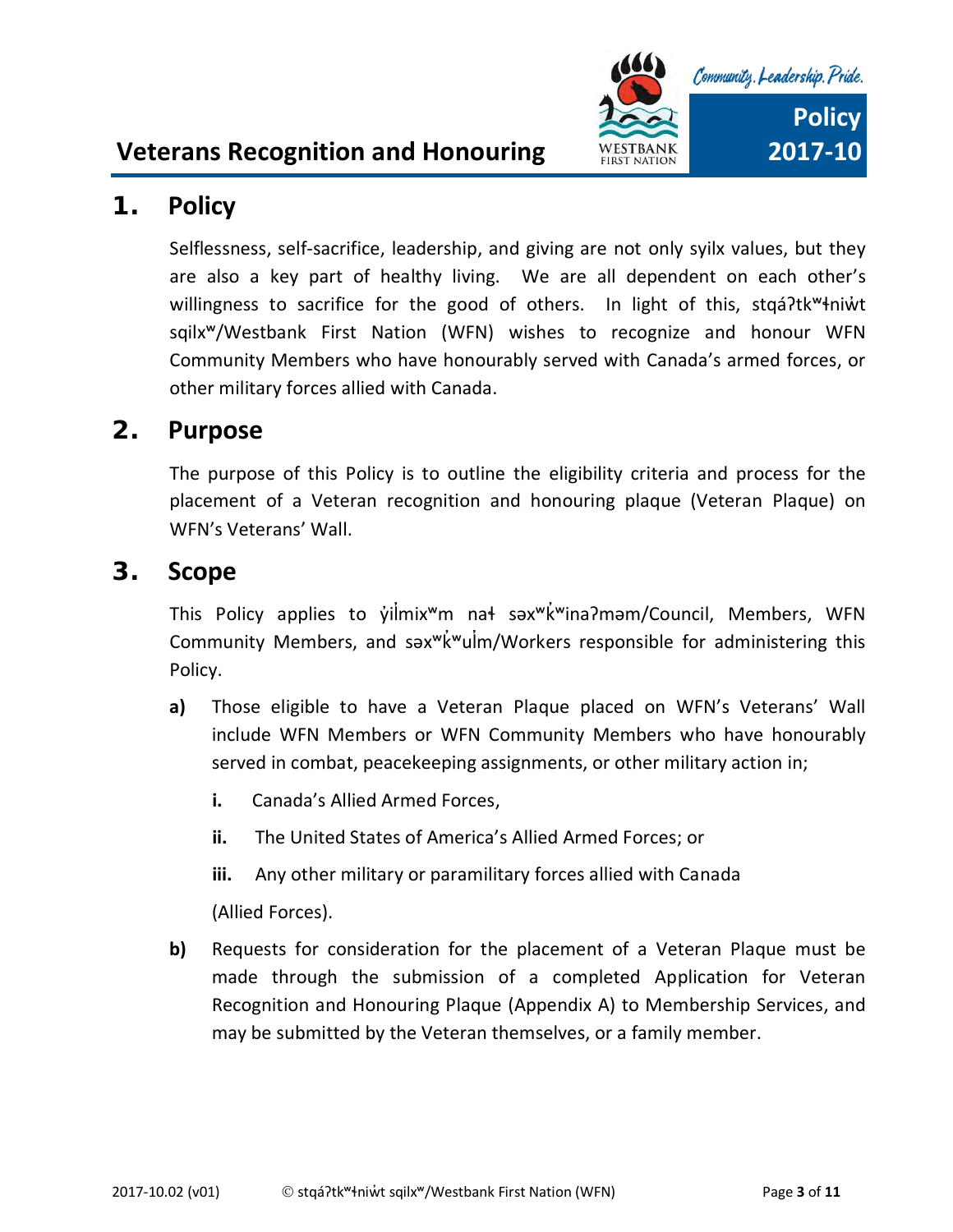

### <span id="page-3-0"></span>**4. Responsibilities**

- **a)** Council is responsible or setting aside funds, as part of the annual WFN budgeting process, to ensure the administration of this Policy, on a best efforts basis.
- **b)** The Membership Services Manager is responsible for;
	- **i.** Receiving, reviewing, and making decisions on, applications submitted under Section 3. of this Policy,
	- **ii.** Notifying applicants of the outcome of their application,
	- **iii.** Making arrangements for the creation and installation of Veteran Plaques; and
	- **iv.** Preparing and submitting the report required under Section 5. of this Policy.
- **c)** Applicants are responsible for submitting the application required under Section 3.b) of this Policy.

### <span id="page-3-1"></span>**5. Monitoring and Reporting**

The Membership Services Manager must provide Council with the Veteran Recognition and Honouring Annual Report (Appendix B) no later than míktúʔtin/May 31 of each year.

### <span id="page-3-3"></span><span id="page-3-2"></span>**6. Definitions**

**"Veteran**" means an individual, living or deceased, who has completed basic military training, who may or may not have been actively deployed, and who has been honourably discharged from the Allied Forces.

**"WFN Community Member"** means an individual who, due to their relationship to a Member, such as a spouse, partner, or dependent, has an interest in, and actively supports, the well-being of the WFN Community.

### **7. Cultural Context**

#### **a) Cultural Context of Policy**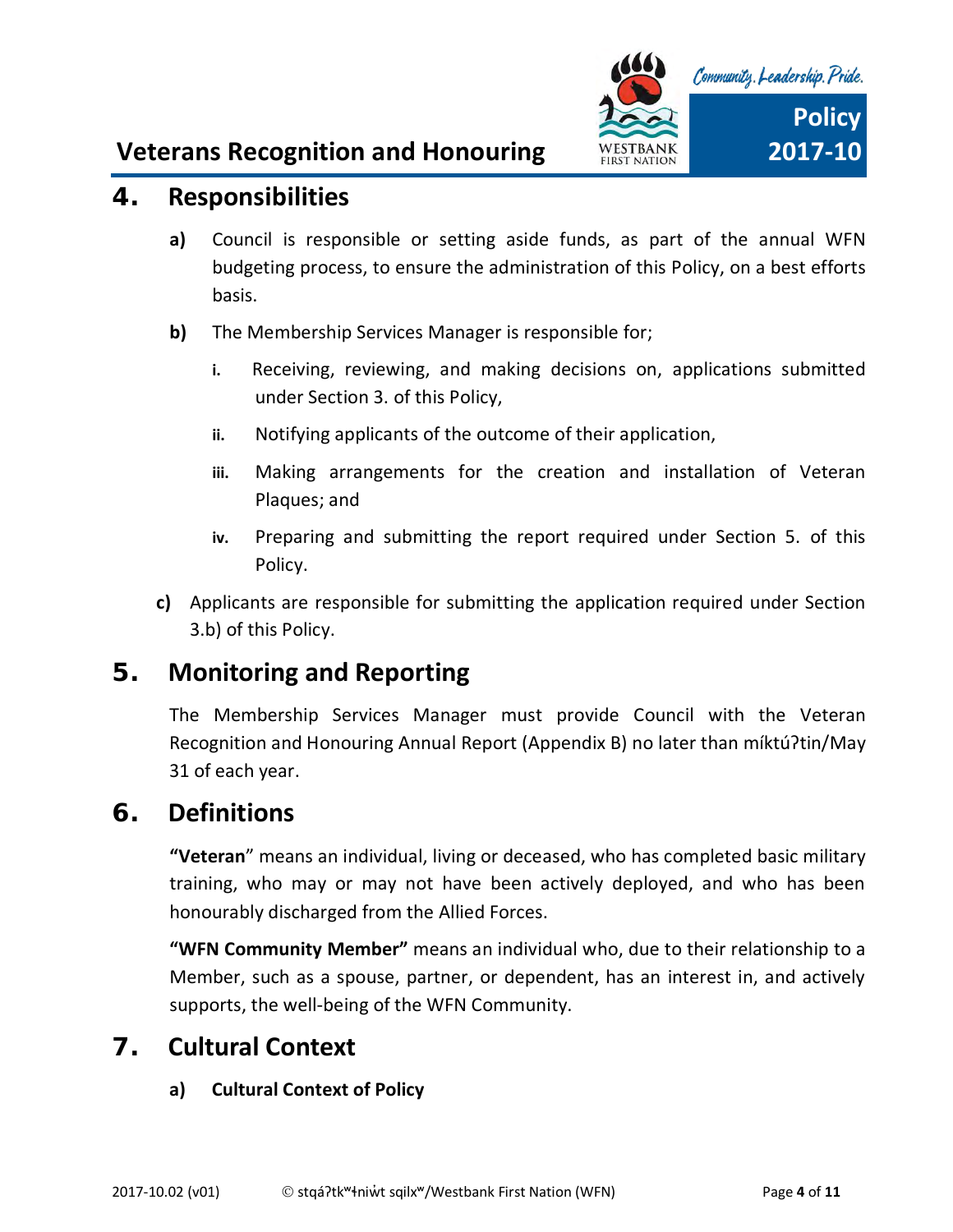

The syilx have a tradition of giving of themselves and their possessions to see life passed on to subsequent generations and those living in the present generation. There is no greater way to do this than to be willing to lay your life down that others might live. The example set by these everyday leaders is what continues to strengthen the community of Westbank First Nation, and they are deserving of our recognition, honour, and prayers.

#### **b) Cultural Context of Definitions**

**míktúʔtin (May)** Moon of sunflower seeds (smu̓kʷaʔxm means sunflower).

**səxʷk̓ʷulm (Worker) ̓** The literal translation of səxʷk̓ʷulm is ̓ "the person responsible for" (sax<sup>w</sup>) "to work, fix, or create ( $\vec{k}$ <sup>w</sup>ul). The root of sax<sup>w</sup>k<sup>'w</sup>ulm comes from k<sup>'w</sup>lncutn, the word for "Creator". WFN's Workers are, in a sense, creators, working to create important and valuable programs, services, and tools, and to solve issues as they arise, in order to ensure a productive, excellent, and fruitful government and community. The word also denotes value. Originating from the Creator, WFN's Workers have inherent value and are to be treated as such - by their supervisors, colleagues, and clients.

**səxʷk̓ʷulm̓ k̓l̓yʕayʕat (Director of Operations)** The Director of Operations is the Worker who is over  $(ki)$  everyone (ysaysat). Through their team of managers and directors, they oversees all WFN's Workers.

**stqáʔtkʷɬniw̓t sqilxʷ (Westbank First Nation)** The people (sqilxʷ) living where wind blows (niw̓t) and forms swamps or puddles alongside a large lake (stqáʔtkʷɬ). Being a windy area, the winds would wash along the shore creating puddles which would either seep into the land, creating wet, marshy areas or wash back into the lake.

 $\dot{x}$ **i** $\dot{y}$  and  $\dot{y}$  and  $\dot{y}$  and  $\dot{y}$  and  $\dot{y}$  and  $\dot{y}$  and  $\dot{y}$  and  $\dot{y}$  and  $\dot{y}$  and  $\dot{y}$  and  $\dot{y}$  and  $\dot{y}$  and  $\dot{y}$  and  $\dot{y}$  and  $\dot{y}$  and  $\dot{y}$  and  $\dot{y}$  and  $\dot{y}$  a chosen by the people to be the overall manager or leader ( $\dot{\mathsf{v}}$ ilmix<sup>w</sup>m) of WFN. This leadership position is one of servanthood and self-sacrifice.  $\dot{y}$ ilmix<sup>w</sup>m's willingness to lead by example through lifestyle, experience, and wisdom sets the example for səx $w'$ k<sup>'w</sup>ina?məm – the other members of Council - who have also been chosen by the people to be responsible for (sax<sup>w</sup>) working ( $\dot{k}$ <sup>w</sup>) to oversee things ("ina?mam). In seeking to lead well, yilmix"m na+ səxʷk̓ʷinaʔməm are dependent on each other's willingness to sacrifice for the good of others. Traditionally, səx<sup>w</sup>k<sup>w</sup>ina?məm were those chosen to oversee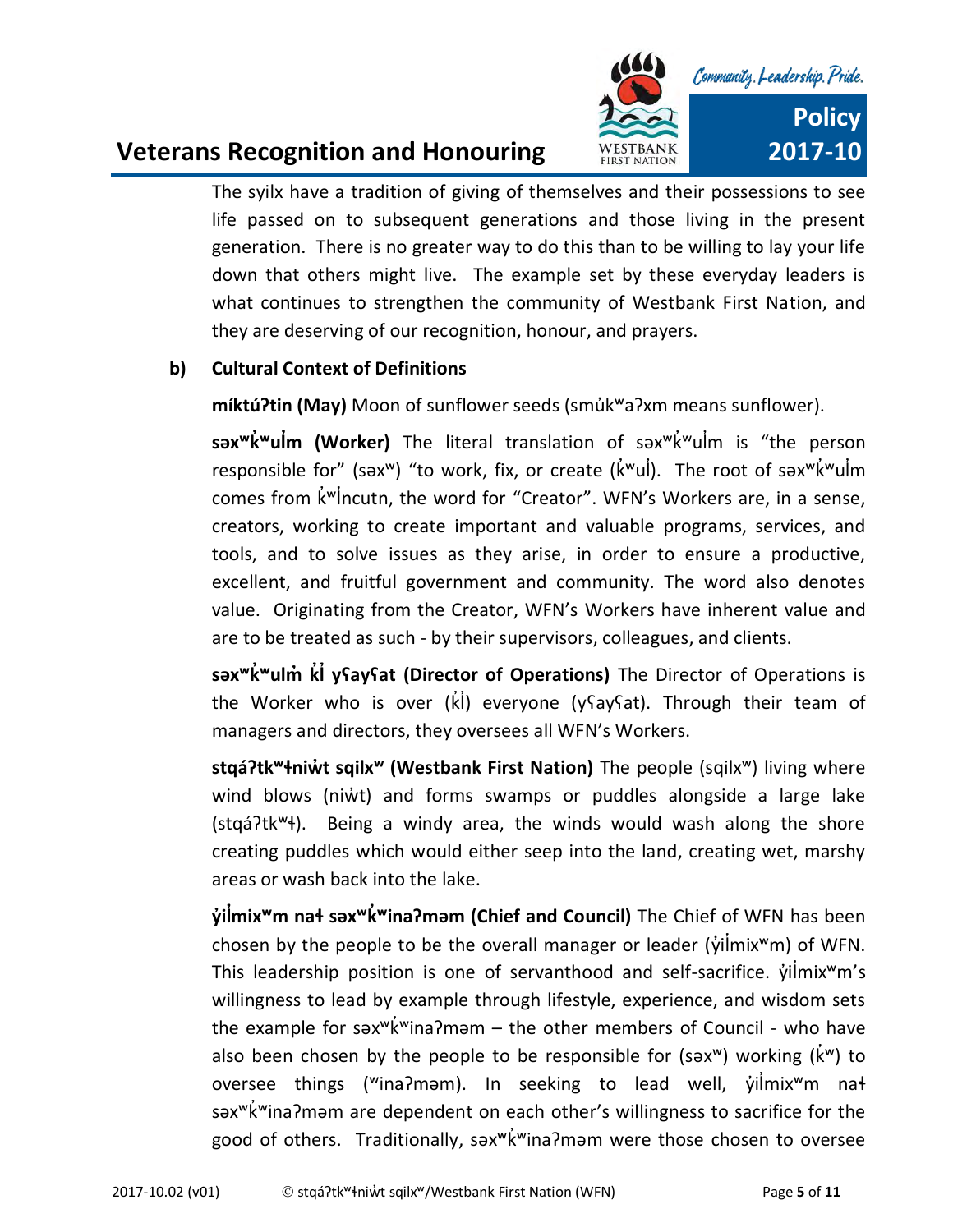

hunting and fishing or to serve as a sort of enforcer of community laws but the term has now been broadened to incorporate the oversight of government. "na<sup>+</sup>" is simply the n'syilxcn term for "and".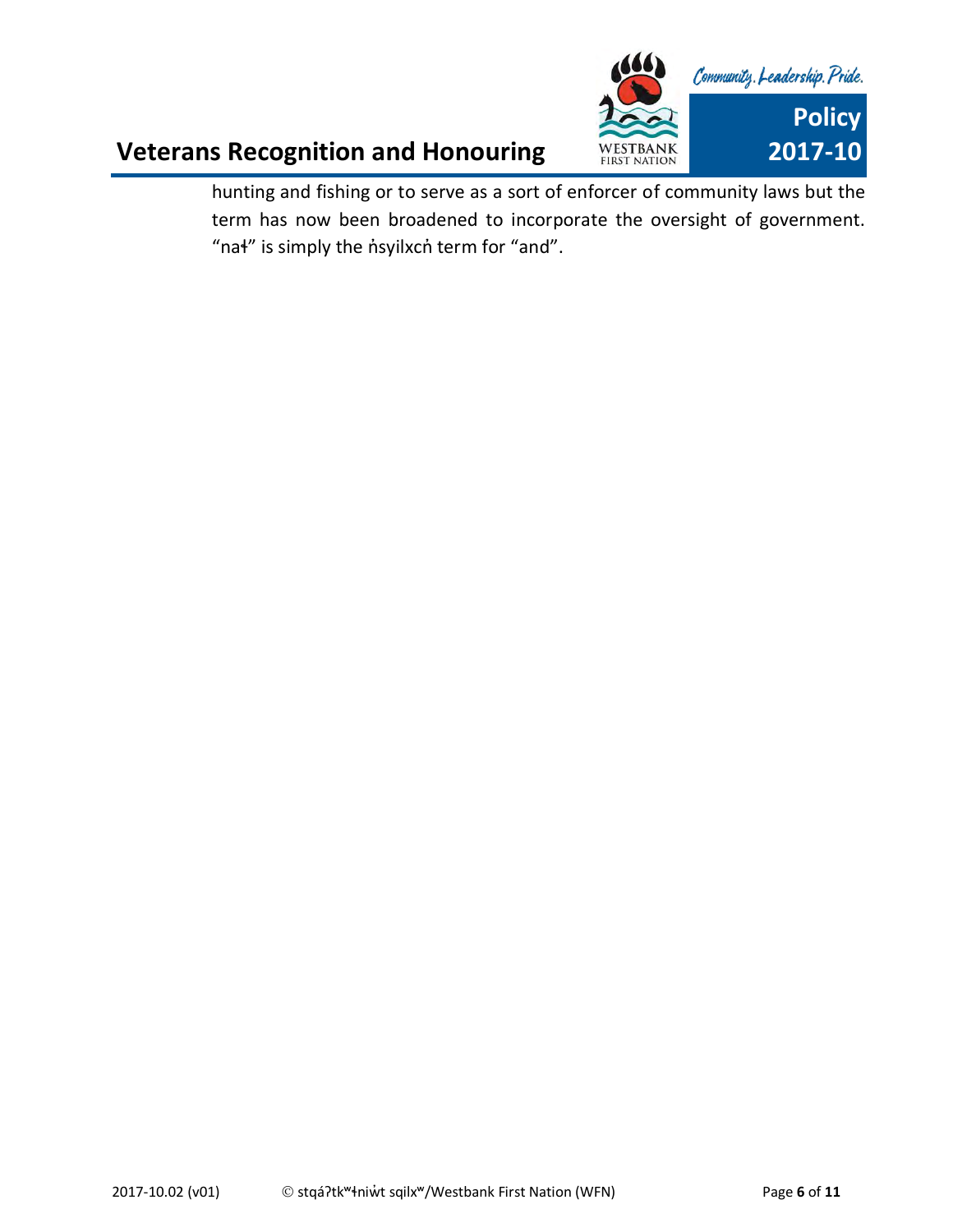

## <span id="page-6-0"></span>**8. Approval**

The Director of Operations approved this policy on the \_\_\_\_\_ day of

\_\_\_\_\_\_\_\_\_\_\_\_\_\_\_\_\_, 2022.

Simon Melanson səx<sup>w</sup>k<sup>w</sup>ulm<sup>'</sup> kl y<sup>c</sup>ay<sup>c</sup>at/Director of Operations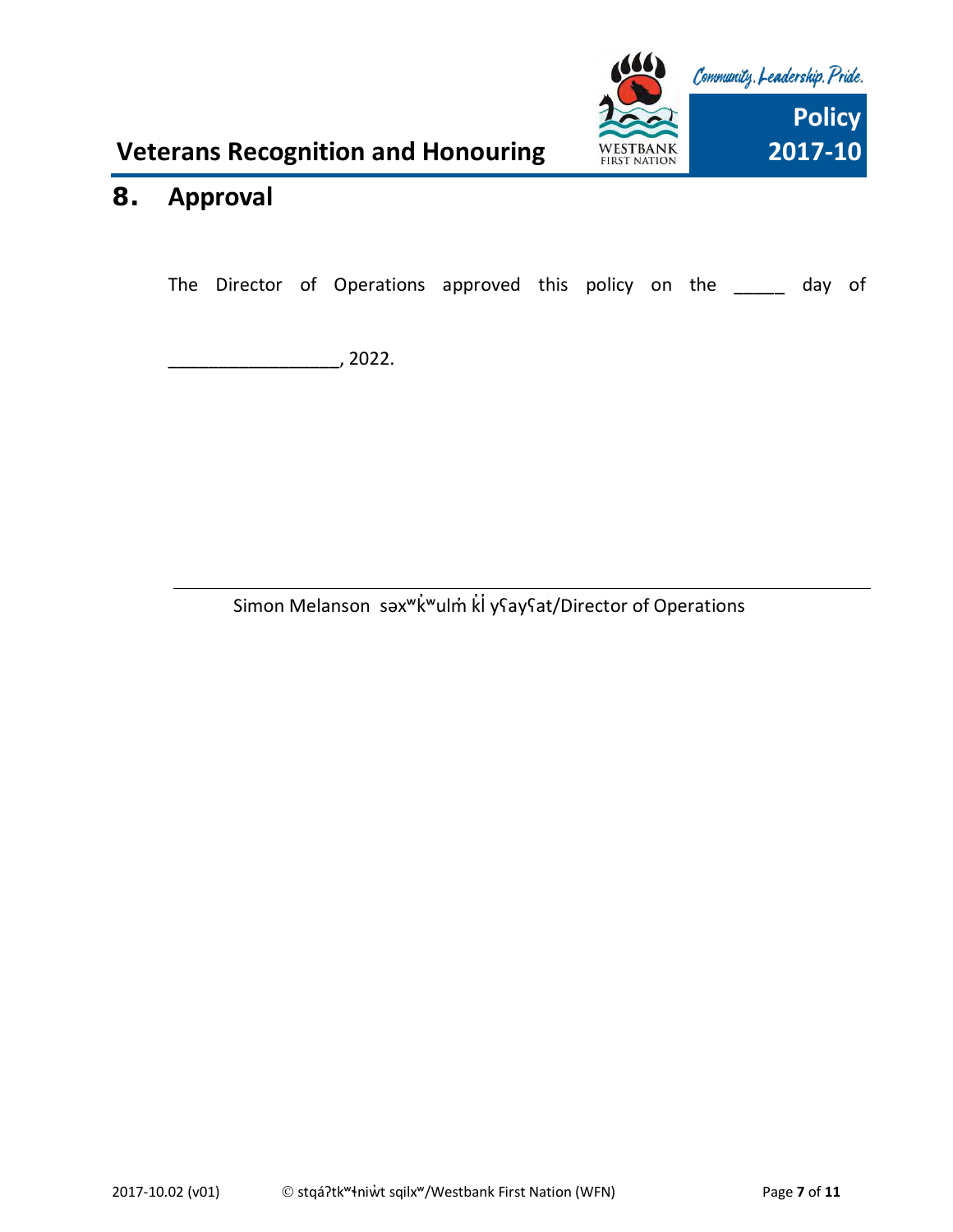

## <span id="page-7-0"></span>**9. References and Related Authorities**

[Westbank First Nation Self-Government Agreement](https://www.aadnc-aandc.gc.ca/eng/1100100031766/1100100031768)

#### **WFN Governance**

[Westbank First Nation Constitution](https://www.wfn.ca/docs/wfn-constitution.pdf)

[Policy 2015-01 Governance Instrument Creation, Review, and Approval](file://///wfnfox/public/GOVERNANCE%20INSTRUMENTS/EXECUTED%20GOVERNANCE%20INSTRUMENTS/Council%20Policies)

<span id="page-7-1"></span>kcXipla ?tat i? kac nla S[pusax/Westbank First Nation Community Plan](https://www.wfn.ca/docs/wfn-community-plan.pdf)

### **10. Attachments**

**Appendix A** - Application for Veteran Recognition and Honouring Plaque

**Appendix B** - Veteran Recognition and Honouring Annual Report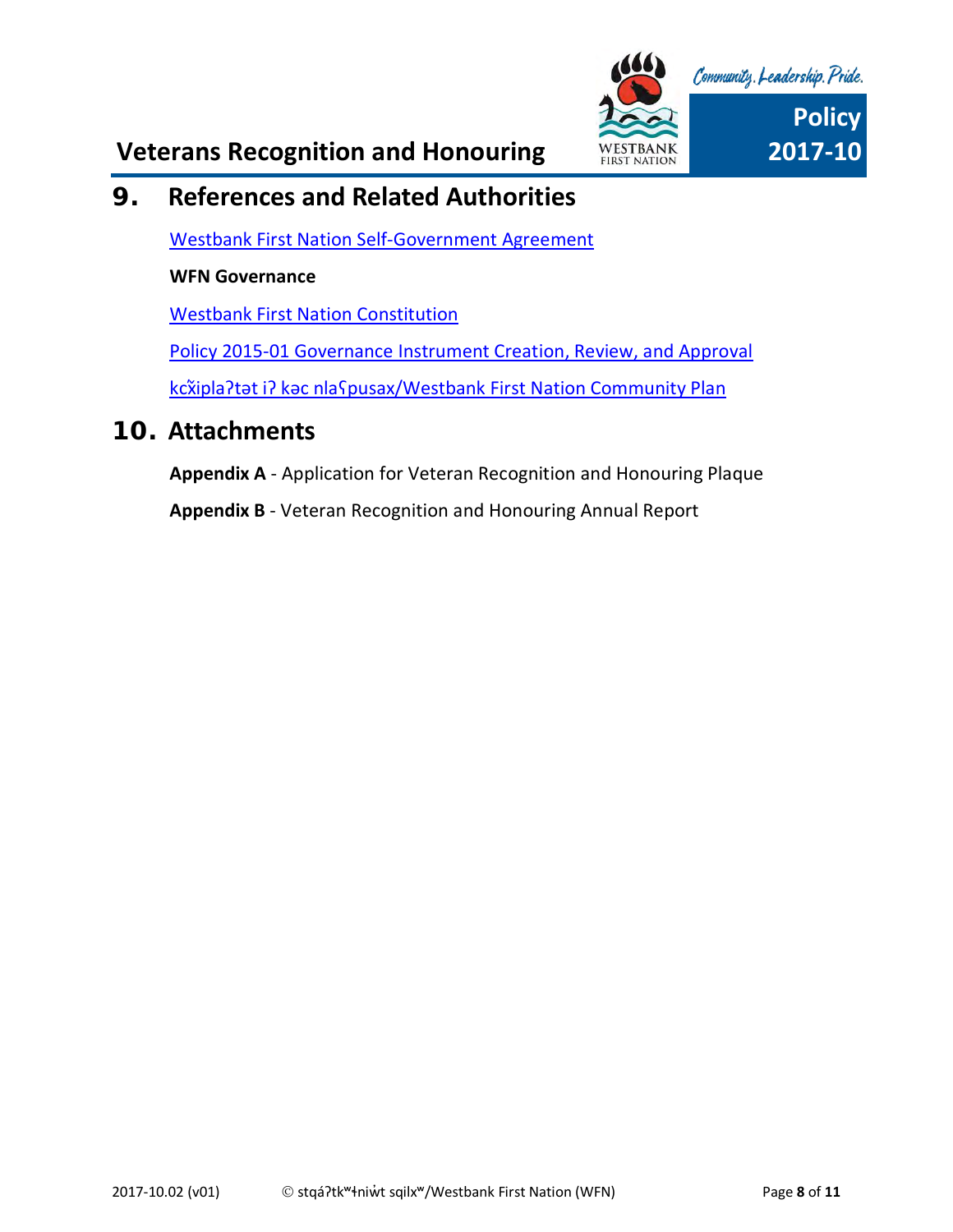

#### **Appendix A** - Application for Veteran Recognition and Honouring Plaque (page 1)

|                             |                                                                                                           | Application for Veteran Recognition and Honouring Plaque<br>To be used in accordance with                                                                                                             |
|-----------------------------|-----------------------------------------------------------------------------------------------------------|-------------------------------------------------------------------------------------------------------------------------------------------------------------------------------------------------------|
|                             |                                                                                                           | Policy 2017-10 Veteron Recognition and Honouring                                                                                                                                                      |
|                             |                                                                                                           | <b>Protected once submitted</b>                                                                                                                                                                       |
| <b>FIRST NATION</b>         |                                                                                                           | Community. Leadership. Pride.                                                                                                                                                                         |
| Name of Applicant:          |                                                                                                           |                                                                                                                                                                                                       |
| <b>Mailing Address:</b>     |                                                                                                           |                                                                                                                                                                                                       |
| Phone Number:               |                                                                                                           | Email:                                                                                                                                                                                                |
| Date:                       |                                                                                                           |                                                                                                                                                                                                       |
| Wall.                       |                                                                                                           | I hereby request the individual identified below be honoured with a Veteran recognition and<br>honouring plaque placed on the stgá?tk <sup>w</sup> iniwt sqilxw/Westbank First Nation (WFN) Veterans' |
| <b>Veteran Information</b>  |                                                                                                           |                                                                                                                                                                                                       |
| Veteran's Full Name:        |                                                                                                           |                                                                                                                                                                                                       |
| Allied Force:               |                                                                                                           |                                                                                                                                                                                                       |
| Position:                   |                                                                                                           |                                                                                                                                                                                                       |
| Time Span Served / Serving: |                                                                                                           |                                                                                                                                                                                                       |
| Location(s) Served At:      |                                                                                                           |                                                                                                                                                                                                       |
| Combat Year:                |                                                                                                           |                                                                                                                                                                                                       |
|                             | The Veteran is/was a: $\square$ WFN Member                                                                | WFN Community Member                                                                                                                                                                                  |
|                             | If the Veteran is/was a WFN Community Member,<br>1. Please list any family relations who are WFN Members. |                                                                                                                                                                                                       |
| 2,                          | the well-being of the WFN Community.                                                                      | Please explain how the Veteran has/had an interest in, and actively supports/supported,                                                                                                               |
|                             |                                                                                                           |                                                                                                                                                                                                       |

Wemberskip Services, 1980 Quari Lane, Westbank, B.C., Phone: 766-0227, Face 1966-0326<br>P2017-10 Appendix & Application for Webstan Recognition and Honouring Praces<br>TLast Revised: 2022 January) LF4 521518

eld≥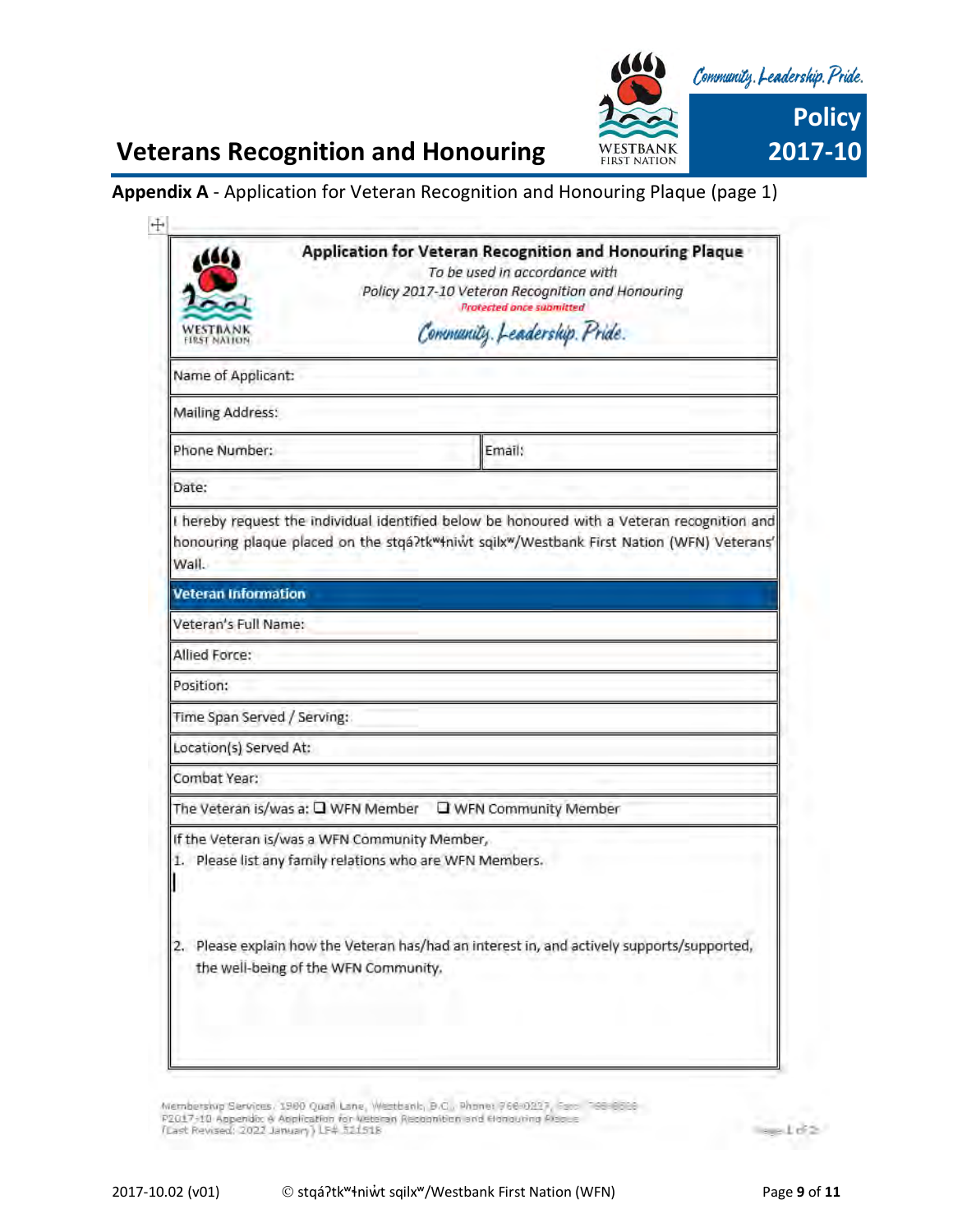

**Appendix A** - Application for Veteran Recognition and Honouring Plaque (page 2)

| Please submit:<br>$\Box$ A picture of the Veteran<br>$\Box$ Military documentation such as, but not limited to, discharge papers<br>$\Box$ Any letters of in support of this application<br><b>Signature of Applicant</b><br>Date:<br>Signature: | <b>Supporting Documentation</b> |  |
|--------------------------------------------------------------------------------------------------------------------------------------------------------------------------------------------------------------------------------------------------|---------------------------------|--|
|                                                                                                                                                                                                                                                  |                                 |  |
|                                                                                                                                                                                                                                                  |                                 |  |
|                                                                                                                                                                                                                                                  |                                 |  |

Membership Services, 1900 Quail Lane, Westbank, B.C., Phone: 768-0227, Fax: 768-0528 P2017-10 Appendix A Application for Veteran Recognition and Honouring Plaque<br>(Last Revised: 2022 January) LF# 521518